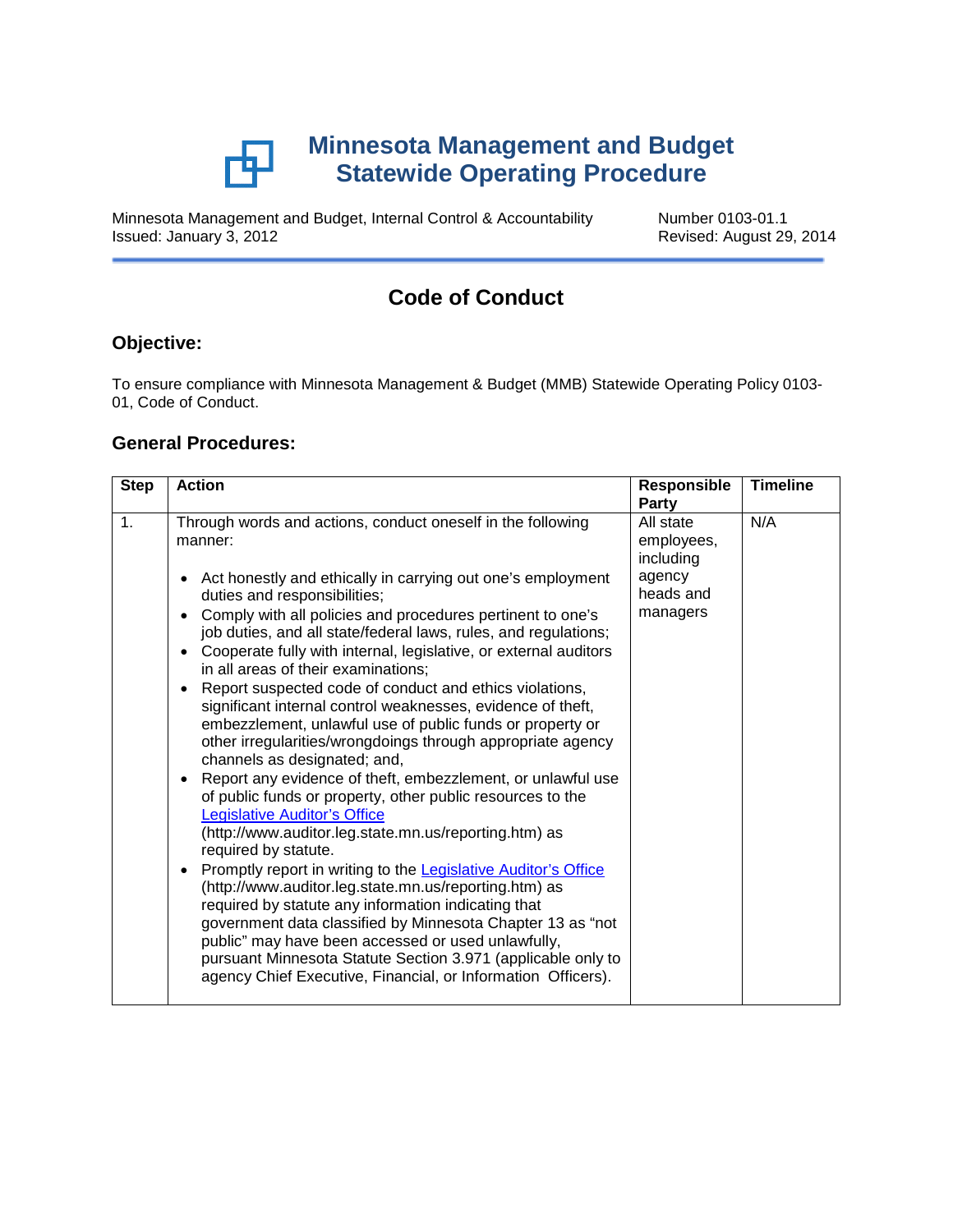| <b>Step</b>      | <b>Action</b>                                                                                                                                                                                                                                                                                                                                                                                                                                                                                                                                                                                                                                                                                                                          | Responsible<br><b>Party</b>      | <b>Timeline</b> |
|------------------|----------------------------------------------------------------------------------------------------------------------------------------------------------------------------------------------------------------------------------------------------------------------------------------------------------------------------------------------------------------------------------------------------------------------------------------------------------------------------------------------------------------------------------------------------------------------------------------------------------------------------------------------------------------------------------------------------------------------------------------|----------------------------------|-----------------|
| 2.               | Determine the employees and/or positions for which code of<br>conduct certification will be applicable.<br>Note: The code of conduct program applies to all State of<br>Minnesota employees. Agencies may elect to require code of<br>conduct certification for all agency employees or for only certain<br>subsets of employees and/or staff positions. At a minimum,<br>however, the code must be made applicable to the agency<br>head, senior management team, and all employees with<br>accounting, auditing, financial reporting, and tax filing duties<br>(i.e., all employees involved directly or indirectly in recording,<br>processing, summarizing, or reporting financial transactions).                                  | Agency head                      | N/A             |
| 3.               | Determine the mechanisms and communication channels for<br>employees to use for reporting suspected violations of the code<br>of conduct, significant internal control weaknesses, or other<br>irregularities and wrongdoings.<br>Note: Communication mechanisms must be designed to ensure<br>employees are comfortable about raising ethical issues and<br>bringing forward complaints/allegations of wrongdoing through<br>retaliation-free channels.                                                                                                                                                                                                                                                                               | Agency head<br>and<br>management | N/A             |
| $\overline{4}$ . | Determine the process for investigating and resolving reports of<br>suspected code violations, and the disciplinary actions to be<br>taken against employees that fail to carry out the<br>responsibilities/duties established in Action Step #1.                                                                                                                                                                                                                                                                                                                                                                                                                                                                                      | Agency head<br>and<br>management | N/A             |
| 5.               | Determine the type(s) and frequency of code of conduct and<br>ethics-related training required for employees. At a minimum,<br>employees must receive code of conduct and ethics-related<br>training within 60 days of initial employment.<br>Note: MMB has developed online code of conduct/ethics-related<br>training webinars and resources for executive branch<br>supervisors/employees and agency heads/managers. Agencies<br>may use these training resources, develop their own training<br>materials, or use some combination of both. Click here to<br>access the MMB code of conduct/ethics training resources<br>(http://mn.gov/mmb/internalcontrol/executivebranchagencyrequir<br>ements/codeofconducttraining/index.jsp) | Agency<br>management             | N/A             |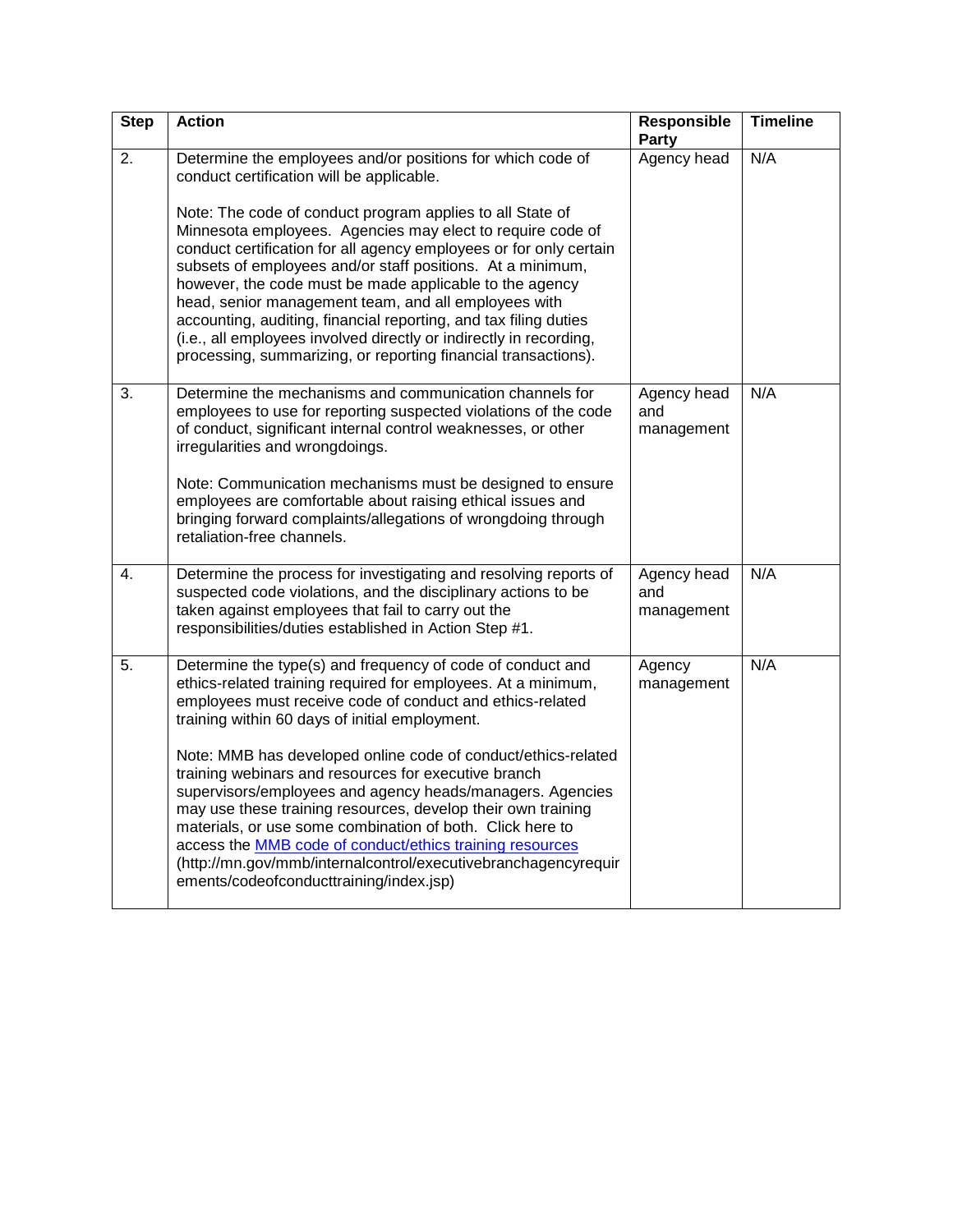| <b>Step</b>      | <b>Action</b>                                                                                                                                                                                                                                                                                                                                                                                                                                                                                                                                                                                                                                                                                                                                                                                                                                                                                                                                                                                                                                                                     | Responsible<br>Party                                                    | <b>Timeline</b>           |
|------------------|-----------------------------------------------------------------------------------------------------------------------------------------------------------------------------------------------------------------------------------------------------------------------------------------------------------------------------------------------------------------------------------------------------------------------------------------------------------------------------------------------------------------------------------------------------------------------------------------------------------------------------------------------------------------------------------------------------------------------------------------------------------------------------------------------------------------------------------------------------------------------------------------------------------------------------------------------------------------------------------------------------------------------------------------------------------------------------------|-------------------------------------------------------------------------|---------------------------|
| 6.               | Determine the timing and process for applicable employees to<br>certify their knowledge of, and agreement to abide by, the code<br>of conduct provisions. At a minimum, applicable employees<br>must certify within 60 days of initial employment or assumption<br>of a new position that falls within the agency's code of conduct<br>certification applicability scope, and once each fiscal year<br>thereafter.                                                                                                                                                                                                                                                                                                                                                                                                                                                                                                                                                                                                                                                                | Agency head<br>and<br>management                                        | N/A                       |
|                  | Notes:                                                                                                                                                                                                                                                                                                                                                                                                                                                                                                                                                                                                                                                                                                                                                                                                                                                                                                                                                                                                                                                                            |                                                                         |                           |
|                  | Certification by each applicable employee is important for<br>$\bullet$<br>establishing accountability. However, this action step does<br>not require that employees sign hard copy certification<br>forms or that signed forms be maintained in any particular<br>location (e.g., personnel files). Therefore, agency<br>management may choose to have employees certify<br>electronically and to file certification forms electronically as<br>long as the forms can be readily accessed and verified.<br>Those viewing the on-line MMB code of conduct/ethics<br>٠<br>training webinars have the option to certify at the end of the<br>webinar. Agencies can have employees certify using this<br>feature or elect some other method for staff to certify (e.g.,<br>using hardcopy certification forms),<br>This action step does not require that code of<br>$\bullet$<br>conduct/ethics training be provided in concert with annual<br>recertification. However, agency management may choose<br>to require code-related training on an annual or other<br>frequency basis. |                                                                         |                           |
| $\overline{7}$ . | Document the agency's code of conduct/ethics-related policies<br>and procedures as determined in Action Steps 2-6.                                                                                                                                                                                                                                                                                                                                                                                                                                                                                                                                                                                                                                                                                                                                                                                                                                                                                                                                                                | Agency head<br>or designee                                              | N/A                       |
| 8.               | Administer and support training programs to ensure all<br>employees are knowledgeable about:<br>Professional standards, laws, regulations, internal controls,<br>and ethical responsibilities relevant to their specific job<br>position; and,<br>Responsibilities under this policy, particularly the<br>$\bullet$<br>communication channels/mechanism to be used for<br>reporting suspected code violations, internal control<br>weaknesses, or other irregularities/wrongdoings.                                                                                                                                                                                                                                                                                                                                                                                                                                                                                                                                                                                               | Agency head<br>and<br>management                                        | N/A                       |
| 9.               | Perform/obtain applicable code of conduct/ethics related training<br>within 60 days of initial employment and as required by agency<br>policy thereafter.                                                                                                                                                                                                                                                                                                                                                                                                                                                                                                                                                                                                                                                                                                                                                                                                                                                                                                                         | All state<br>employees,<br>including<br>agency<br>heads and<br>managers | Within 60<br>days of hire |